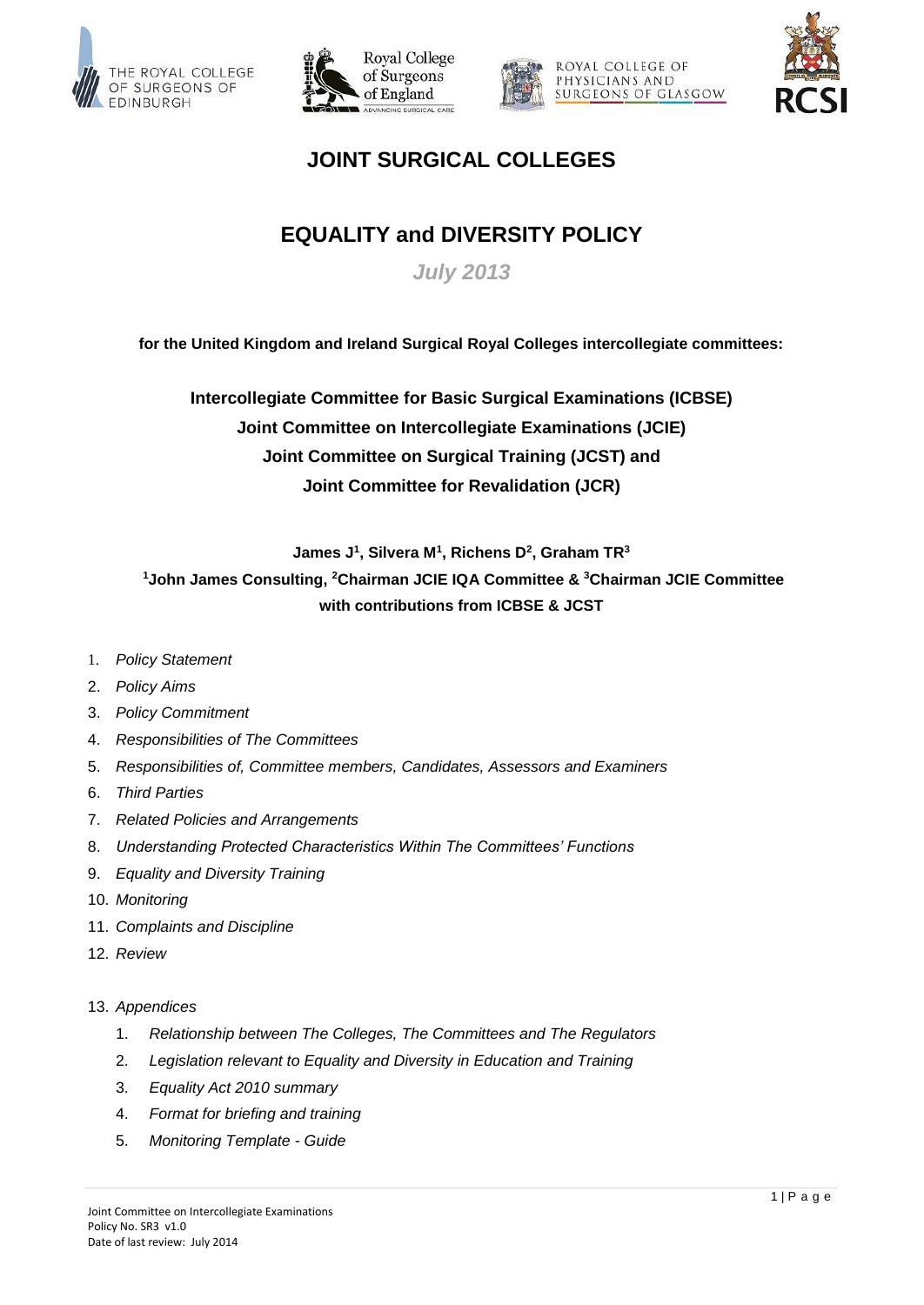# **EQUALITY and DIVERSITY POLICY**

# 1. **POLICY STATEMENT**

- 1.1. This policy has been developed for the United Kingdom and Ireland Surgical Royal Colleges (the Royal College of Surgeons of Edinburgh (RCSEd), the Royal College of Surgeons of England (RCSEng), the Royal College of Physicians and Surgeons of Glasgow (RCPSGlas) and the Royal College of Surgeons in Ireland (RCSI) (The Colleges). The Colleges work together on matters relating to standards and assessment, through a number of intercollegiate committees (Intercollegiate Committee for Basic Surgical Examinations (ICBSE), Joint Committee on Intercollegiate Examinations (JCIE), Joint Committee for Revalidation (JCR) and Joint Committee on Surgical Training (JCST) (The Committees). These committees all have subordinate committees and where relevant, examiners and assessors, to which the same principles apply. **Appendix 1.** shows the relationship between The Colleges and The Committees. These committees and all their subordinate committees through which they carry out their work variously have responsibility for the standards and curricula for surgical training and advice and support for revalidation. Their roles are different and therefore the extent to which different sections of this policy apply to them will vary.
- 1.2. The Committees recognise that discrimination and victimisation is unacceptable and that it is in the interests of their members, trainees, candidates, assessors and examiners to utilise the skills of the medical workforce. It is the aim of The Committees to ensure that, where it falls within their sphere of influence, no interested party receives less favourable facilities or treatment (either directly or indirectly) in recruitment, employment, assessment or examination on grounds of age, disability, gender / gender reassignment, marriage / civil partnership, pregnancy / maternity, race, religion or belief, sex, or sexual orientation (the protected characteristics as outlined in the equalities legislation in the United Kingdom, Northern Ireland and the Republic of Ireland. **Appendix 2.**)
- 1.3. The legislative context underpinning the policy for the United Kingdom, Northern Ireland and the Republic of Ireland is covered by separate legislation. However the core purpose of this policy fits within the legal framework underpinning equality and diversity in education and training across all three regions. Appendix 2. provides links for further details of relevant legislation in each area.
- 1.4. The Committees' aim is that their members will be truly representative<sup>1</sup> of all sections of society and that each individual feels respected and able to give of their best.
- 1.5. The Committees oppose all forms of unlawful and unfair discrimination or victimisation. To that end the purpose of this policy is to provide equality and fairness for all in our functions and duties.
- 1.6. All members, candidates, assessors and examiners, whether part-time, full-time or temporary, will be treated fairly and with respect. The Committees will work with other relevant bodies to ensure that selection will be on the basis of aptitude and ability and that the same will apply to the work undertaken by The Committees.
- 1.7. Committee members will be encouraged to develop their full potential and talents within the work undertaken by these committees, utilising the talents and resources of The Colleges to maximise the efficiency of their duties.

<sup>1</sup> <sup>1</sup> Equality statistics should be available for The Committees to establish as a bench mark at the implementation of this policy.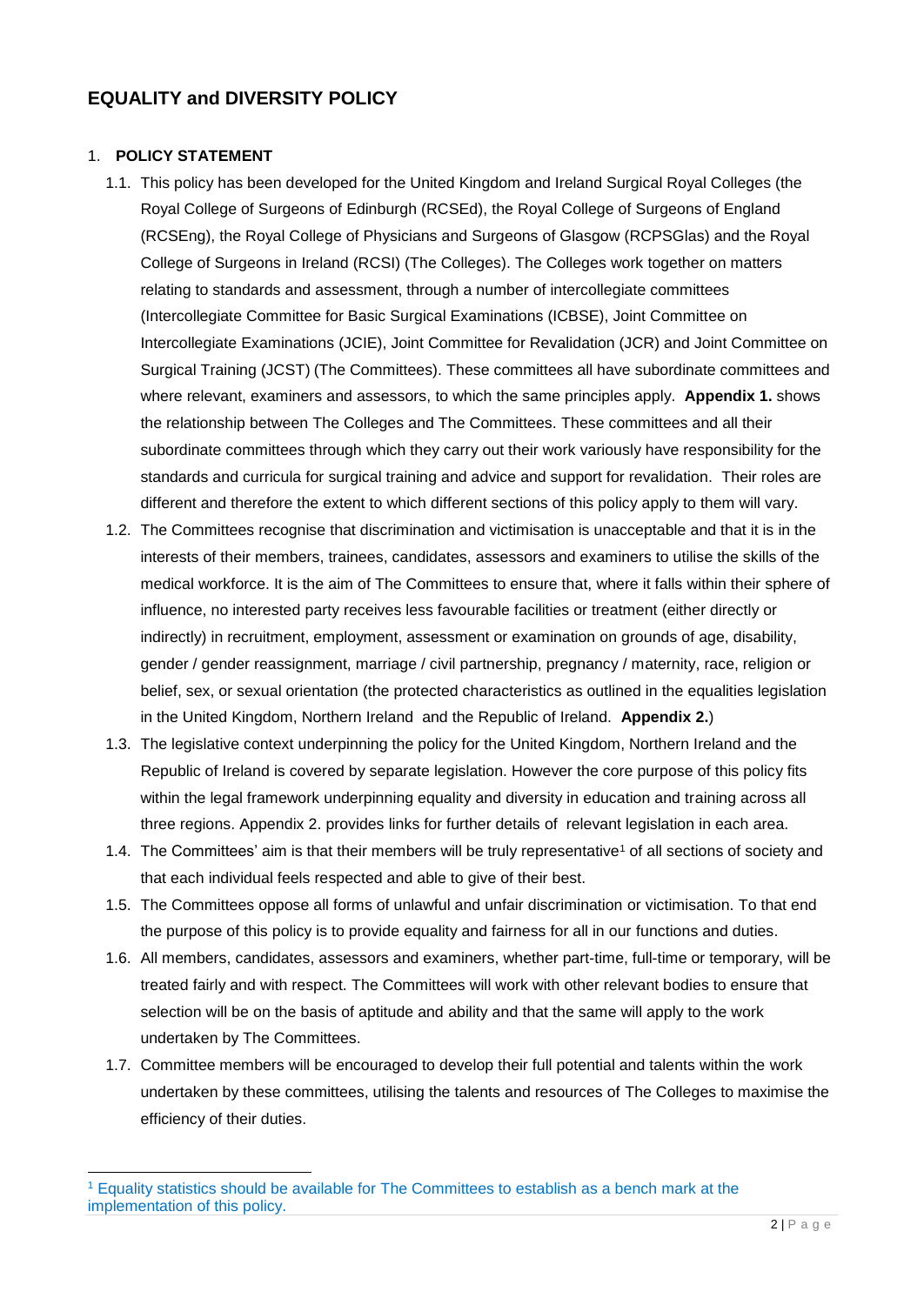- 1.8. The Committees' members, will not discriminate directly or indirectly, or harass trainees, candidates, assessors and examiners because of age, disability, gender reassignment, pregnancy and maternity, race, religion or belief, sex, and sexual orientation in the execution of The Committees' duties and responsibilities.
- 1.9. This policy and the associated arrangements shall operate in accordance with statutory requirements<sup>2</sup>. In addition, full account will be taken of any guidance or Codes of Practice issued by the Equality and Human Rights Commission, the General Medical Council, the Irish Medical Council and any other Government Departments' statutory bodies<sup>3</sup> in the UK or Ireland. The policy supplements policies already in place within individual Colleges and by which the staff employed through those Colleges are already bound. It also supplements policies within the NHS, by which all NHS employees are bound.

# **2. POLICY AIMS**

- 2.1. To set high standards for equality and diversity within the functions and duties of The Committees.
- 2.2. To be fit for purpose on all matters relating to equality and diversity.
- 2.3. To ensure that all functions relating to the selection, assessment and examination of candidates examinations are fair and free from bias.

# **3. POLICY COMMITMENT**

- To create an environment in which individual differences and the contributions of The Committees' members, candidates, assessors and examiners and others on whose behalf The Committees work are recognised and valued and which promotes fairness, dignity and respect to all.
- To promote equality and fairness within colleges through good leadership and management, which The Committees believe is good governance and enhances business and professional effectiveness and clinical decision making.
- To review The Committees' management practices and procedures to ensure that they promote fairness and equity.
- To provide appropriate training, development and progression opportunities to all committee members, and to work with other bodies to promote these opportunities.
- To ensure full ownership and support of this policy by The Committees, and representatives from The Colleges.
- To ensure full support of this policy from the GMC and IMC.
- To treat breaches of this policy as misconduct.
- To deal with intimidation, bullying, harassment or any breach of this policy firmly and promptly in accordance with The Committees' disciplinary procedures and/or complaints procedures.
- To monitor and annually review this policy.
- 3.1. This policy sets out below how The Committees intend to meet these commitments.

# **4. RESPONSIBILITES of THE COMMITTEES WITHIN THIS POLICY**

1

<sup>2</sup> Equality Act 210 United Kingdom

<sup>&</sup>lt;sup>3</sup> Equality and Human Rights Commission; Equality Commission for Northern Ireland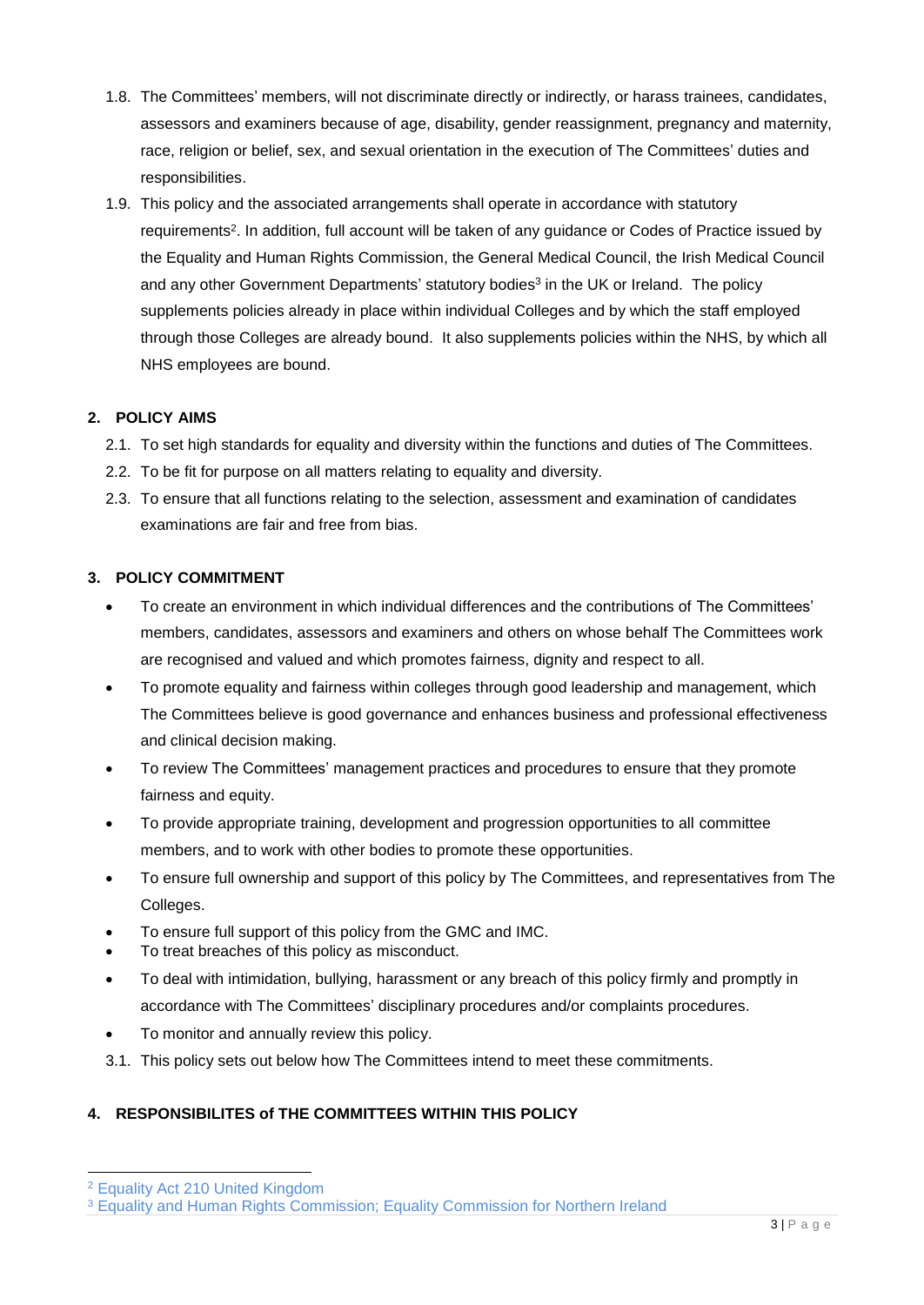- 4.1. The Chairs and Operational Managers (The Management) within each Committee are responsible for the effective delivery and operation of the policy arrangements.
- 4.2. The Committees will take appropriate steps to enable members, candidates, assessors and examiners to operate within this policy and ensure that reasonable and practical steps are taken to avoid discrimination.
- 4.3. In particular, The Committees will ensure that:
	- 4.3.1.all those within the scope of the policy are aware of its purpose and arrangements and their responsibilities,
	- 4.3.2.complaints concerning discrimination are dealt with properly, fairly and as quickly as possible,
	- 4.3.3.there are established effective administrative systems to monitor the operation of the policy in respect of all those that are within its scope,
	- 4.3.4.The Committees receive reports as required.
- 4.4. The Committees have overall responsibility for the governance of this policy and will ensure that:
	- 4.4.1.ownership and appropriate accountability is established,
	- 4.4.2.their leadership demonstrates values and behaviours to promote good equality practices,
	- 4.4.3.they make decisions regarding the lifecycle, implementation and monitoring arrangements of this policy, in line with statutory guidelines,
	- 4.4.4.equality and diversity issues that relate to The Committees' core business of standards and curricula for surgical training, the membership and fellowship level examinations and advice and support for revalidation are identified and managed.
	- 4.4.5.Where relevant, reasonable adjustments are made to accommodate trainee, member, candidate, assessor or examiner with a disability,
	- 4.4.6.all those within the scope of this policy are provided with up to date and appropriate training,
	- 4.4.7.all those within the scope of the policy receive a copy of The Committees' Equality and Diversity Policy,
	- 4.4.8.the policy is monitored and the results of monitoring are considered.

# **5. RESPONSIBILITIES of, THE COMMITTEES, THE SUBORDINATE COMMITTEES, EXAMINERS, ASSESSORS AND ALL THOSE WORKING ON THEIR BEHALF WITHIN THIS POLICY**

- 5.1. All those within the scope of this policy are responsible for ensuring that there is no unlawful discrimination. Attitudes and behaviour are critical to the successful operation of fair, equitable and non-discriminatory practices. All those within the scope of this policy should:
	- comply with the policy and arrangements,
	- not unlawfully discriminate in their day to day activities or induce others to do so,
	- not victimise, harass or intimidate trainees, members, candidates, assessors and examiners or groups who have, or are perceived to have, one of the protected characteristics,
	- ensure no individual is discriminated against or harassed because of their association with another individual who has a protected characteristic,
	- take appropriate action to stop any discriminatory practice if they become aware of it and ensure that the relevant committees are made aware of this,
	- attend relevant training provided or required by The Committees.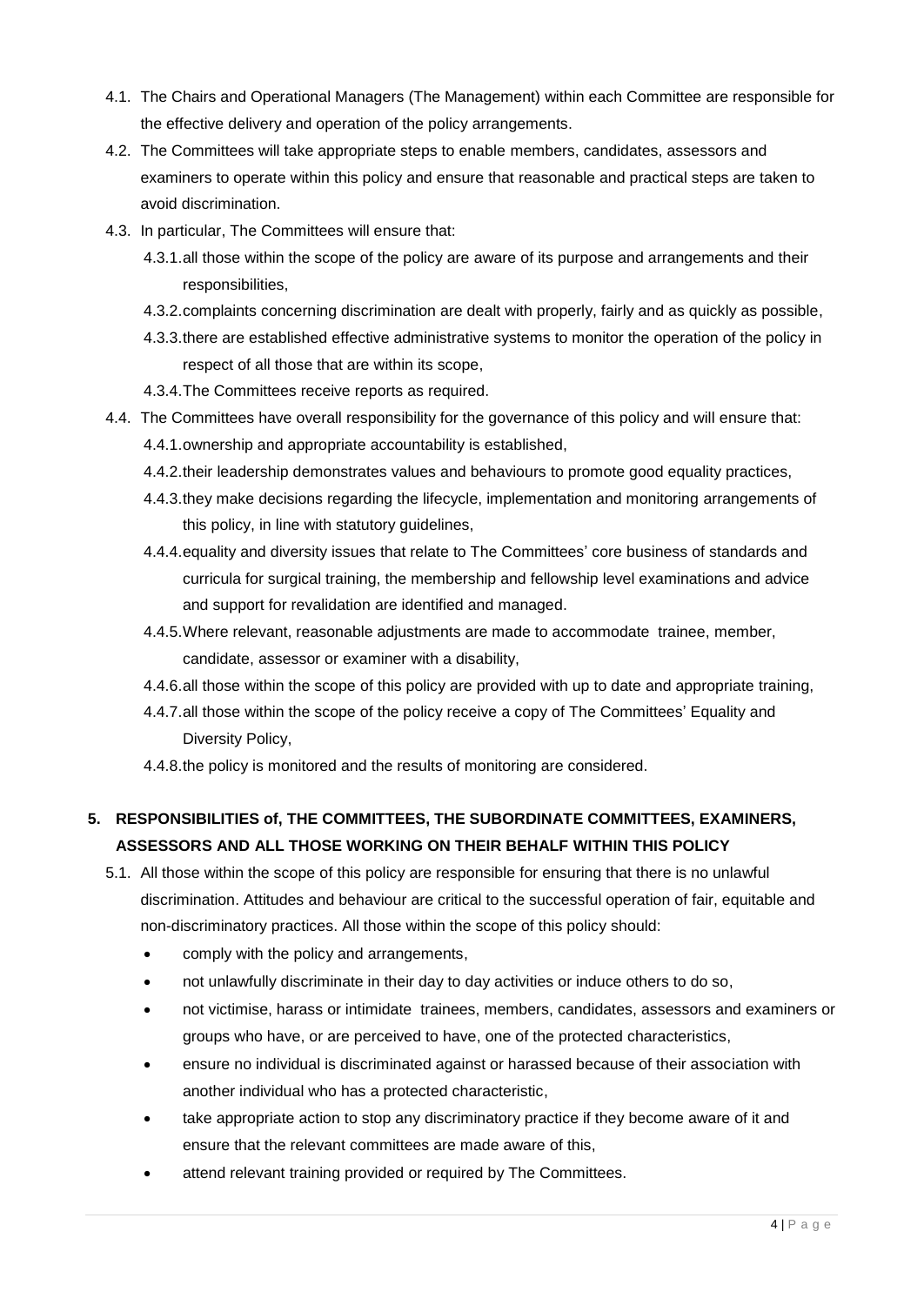# **6. THIRD PARTIES**

6.1. Third-party harassment occurs where a trainee, member, candidate, assessor or examiner is harassed by a third party, such as a client or customer, and the harassment is related to a protected characteristic. The Committees will not tolerate harassment against trainees, members, candidates, assessors and examiners, and a trainee, member, candidate, assessor or examiner who is concerned, should inform a senior representative of the relevant committee about this as soon as possible. The relevant committee will fully investigate and take all reasonable steps to ensure such harassment does not happen again.

# **7. RELATED POLICIES and ARRANGEMENTS**

7.1. Other policies and arrangements may have a bearing on equality and diversity so relevant reference should be made. The Committees' policies will be reviewed regularly and any discriminatory elements removed or amended as necessary.

# **8. UNDERSTANDING PROTECTED CHARACTERISTICS WITHIN THE COMMITTEES' FUNCTIONS**

- 8.1. This policy has stated its aim to ensure that protected characteristics do not give rise to less favourable facilities or treatment, either directly or indirectly, in recruitment, employment, assessment or examination or any other activities within The Committees' various remits.
- 8.2. In carrying out their core business :

The Committees will ensure that they fully consider the specific needs of protected groups as these relate to their responsibilities. As part of this, The Committees will:

8.2.1.attach particular importance to the needs of disabled individuals, and be required to:

- make reasonable adjustments through for example, training, providing special equipment or extended examination time.
- include disabled individuals in training and development programmes,
- give full and proper consideration to disabled candidates having regard to making reasonable adjustments or other adaptations for their particular aptitudes and abilities to allow them to be able to engage in all assessments fairly. Reasonable adjustments should not compromise competency standards required for all. Surgery is a craft specialty and will place some restrictions on the types of disabilities that can be "reasonably" accommodated.
- 8.2.2.attach particular importance to the needs of other relevant protected groups, and be required to:
	- include other relevant protected groups in training and development programmes,
	- give full and proper consideration to individuals with other relevant protected characteristics, having regard to making appropriate and reasonable adaptations to instructional strategies and materials, curricula content and assessment practices for their particular aptitudes and abilities to allow them to be able to engage in all assessments processes fairly.
- 8.3. The Examination Arrangements for Candidates with Special Circumstances will comply with this policy.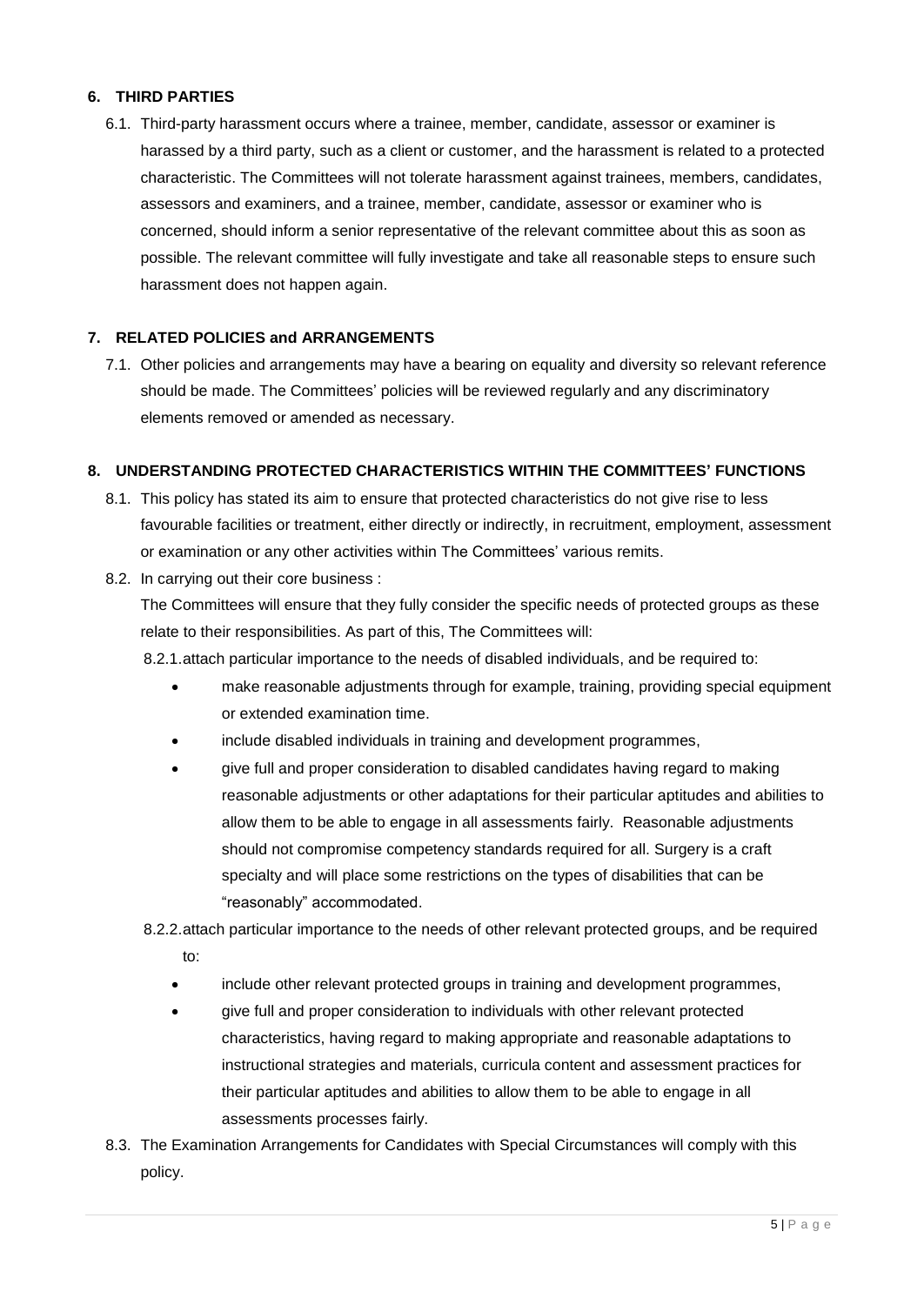8.4. The Committees are expected to follow the **Equality Act 2010<sup>4</sup>** and where necessary seek appropriate professional advice for those who may require specific assistance because of a protected characteristic.

# 9. **EQUALITY and DIVERSITY TRAINING**

- 9.1. To encourage full compliance with the spirit and letter of this policy, it is important that all members of The Committees understand its wider purpose, its functional application to their roles and the consequence of non-compliance. To this end The Committees will ensure that their members are fully aware of the requirements of this policy and the specific responsibilities they have to promote equality and fairness within The Colleges' functions and duties.
- 9.2. Appropriate training and briefing sessions will be provided to committee members regarding:
	- the purpose, application and compliance with this policy,
	- the legal framework for this policy,
	- the professional and business context of this policy,
	- the specific application of equality and fairness within the duties and responsibilities, to promote best practice within The Colleges.
- 9.3. Training and briefing sessions will be repeated as necessary to ensure The Committees understand the policy, its arrangements and individual committees' responsibilities.
- 9.4. The Committees' induction/training programmes will include specific elements on equality and fairness.

# **10. MONITORING**

- 10.1.The Committees will uphold their legal duty not to discriminate and expect that this will be consistently translated into practice across The Committees. The specific actions that individual committees are taking should be reflected as objectives in an annual work programme.
- 10.2.Accordingly, equity monitoring systems should be in place to allow individual committees to:
	- assess the effectiveness of this policy and its arrangements within its functions<sup>5</sup>,
	- demonstrate accountability and good governance.
- 10.3.In many instances such arrangements are already in place and where this is the case they will need to be reviewed and if necessary adapted, to ensure compliance with this policy and the law.
- 10.4. The monitoring requirements of this policy will involve the routine<sup>6</sup> collection and statistical analysis of information, by protected characteristics on:
	- committee members
	- candidates
	- assessors
	- examiners

1

<sup>4</sup> Whilst there is no detailed equivalent for Northern Ireland and the Republic of Ireland the scope of the UK guidance covers what is expected for NI and the RoI.

<sup>5</sup> Arrangements refer to commitments and responsibilities of this policy with which The Committees are expected to comply.

<sup>&</sup>lt;sup>6</sup> The Committees recognise that there has been difficulty with the collection of data on protected characteristics in the past as many candidates have chosen not to provide this information. This should be fully acknowledged and redressed as fully as possible. The initial review of the policy should specifically note what measures were taken and their outcomes.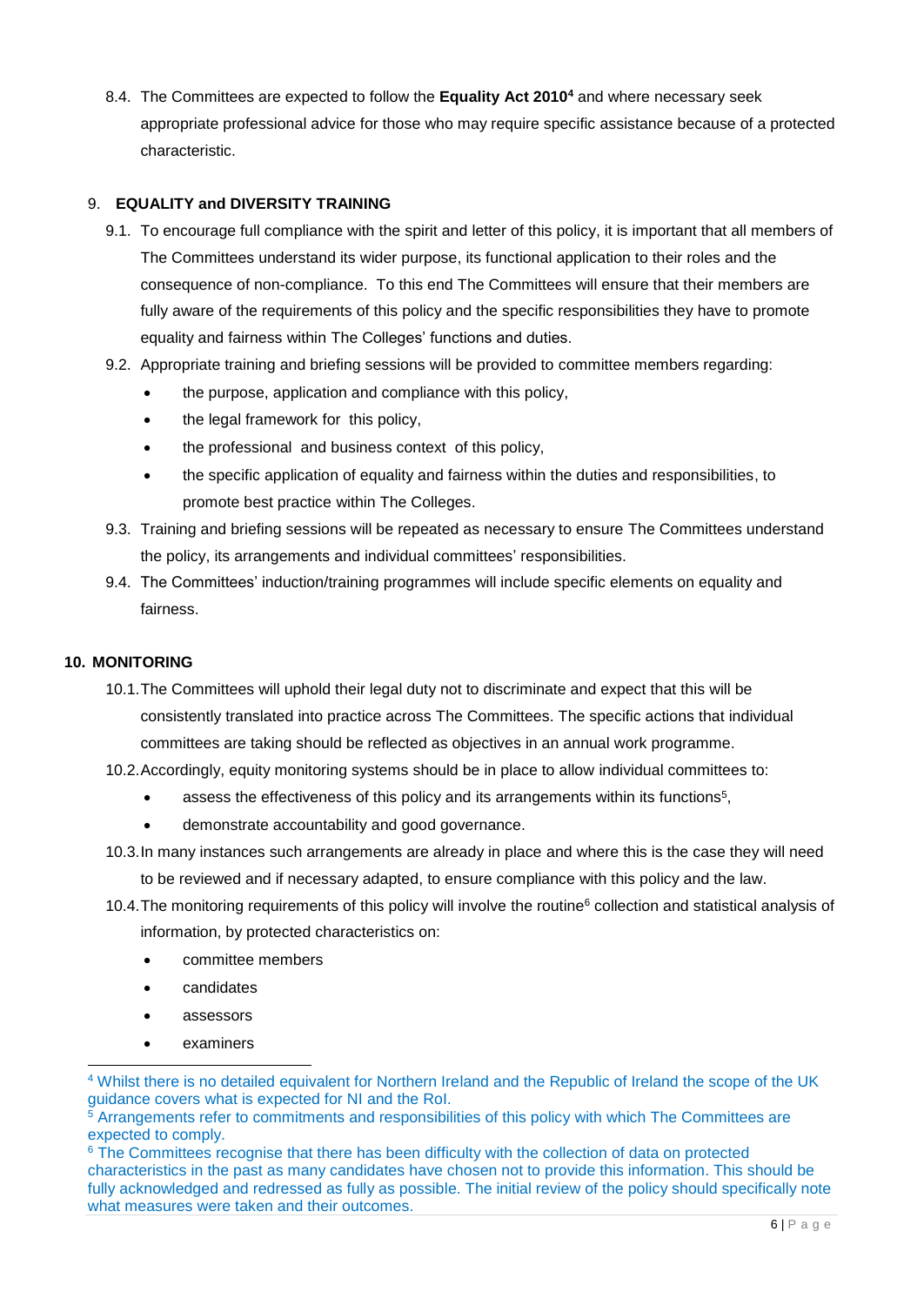10.5.The Committees must be able to demonstrate, through regular analysis and reviews, the extent to which:

- Protected characteristics data are reflected in The Committees membership.
- Protected characteristics data are utilised alongside relevant statistical data to enhance understanding of equity and fairness within relevant functions of The Committees, such as, results analysis, country of origin of non-UK resident candidates, and the nature and frequency of equality related complaints or concerns that are recorded.
- Reports indicate equality related issues for consideration by The Committees.
- Equality data analysis is routinely used to inform changes in policy or practices within The Committees.
- 10.6.In addition to the above, The Committees will also be required to utilise equality data, when needed, to conduct equality impact assessments to determine how any change or development of roles and functions will affect relevant groups by their protected characteristics. The data collected for monitoring purposes will be treated as confidential and it will not be used for any other purpose.
- 10.7.The Committees will agree that their Internal Quality Assurance Committees and processes, where relevant, will oversee governance and audit. These monitoring bodies should involve members of The Committees as well as non-committee stakeholders. Their responsibilities should include audit and compliance, advice and recommendations for action, as appropriate. They should expect to convene as needed to fit within The Committees' performance management cycles.
- 10.8.Where monitoring shows that those with protected characteristics are not progressing as expected, appropriate actions will be agreed to readdress this, with clearly defined outcomes and timescales.
- 10.9.Within the first six months of the introduction of this policy, a benchmarking exercise should take place across The Committees, to establish a baseline from which on-going progress and performance can be assessed.

# **11. COMPLAINTS and DISCIPLINE**

- 11.1.Trainees, committee members, candidates, assessors and examiners have a right to pursue a complaint concerning discrimination, harassment or victimisation using The Committees' Complaints or Disciplinary Procedures.
- 11.2.Discrimination, harassment or victimisation will be treated as disciplinary offences and they will be dealt with under The Committees Complaints or Disciplinary Procedures.

# **12. REVIEW**

12.1.The effectiveness of this policy and associated arrangements will be reviewed after one year and subsequently every three years under the direct supervision of The Committees.

Policy Date: July 2013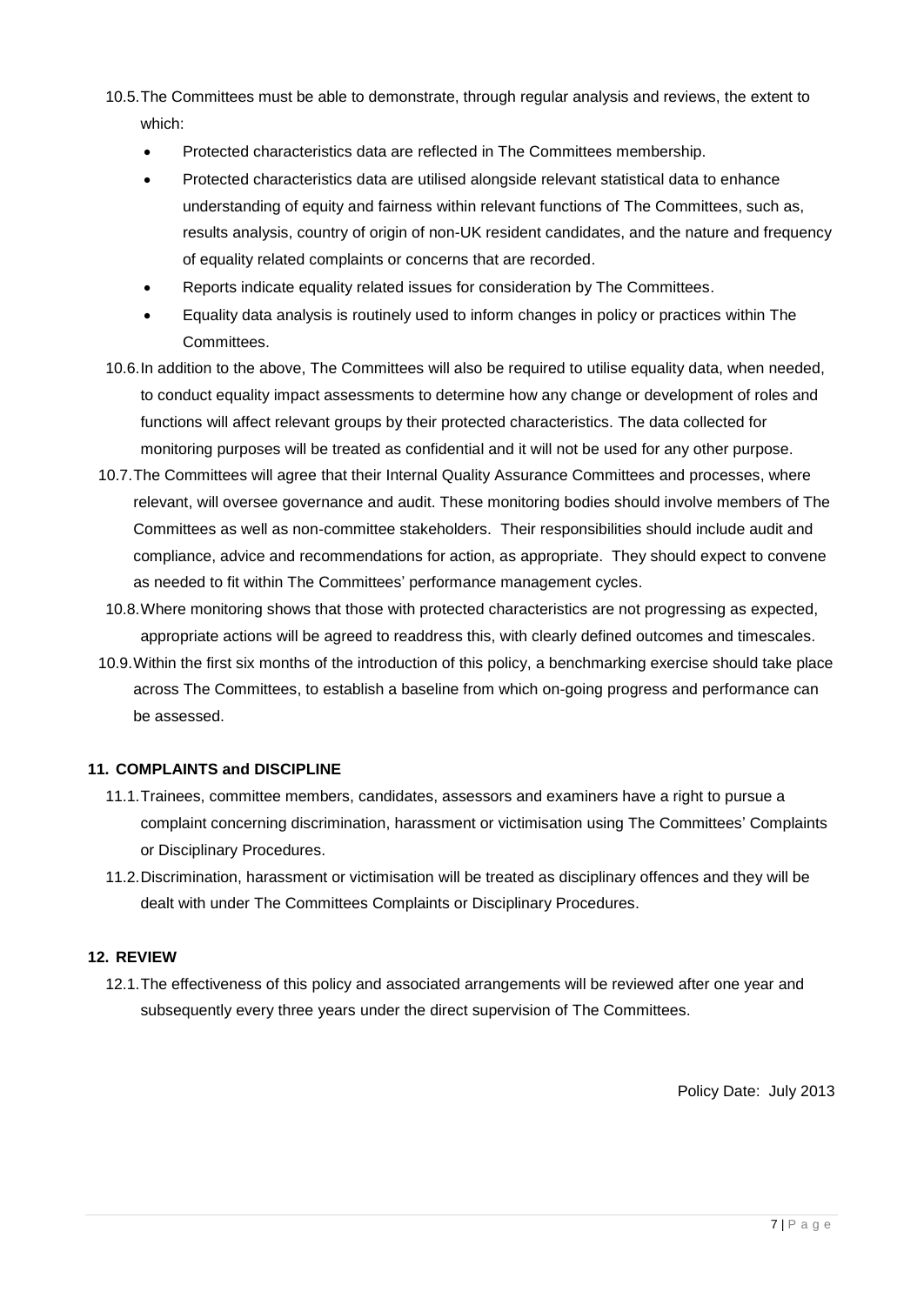# **EQUALITY and DIVERSITY POLICY APPENDICES**

# **Appendix 1.**

## **Relationship between The Colleges, The Committees and The Regulators**

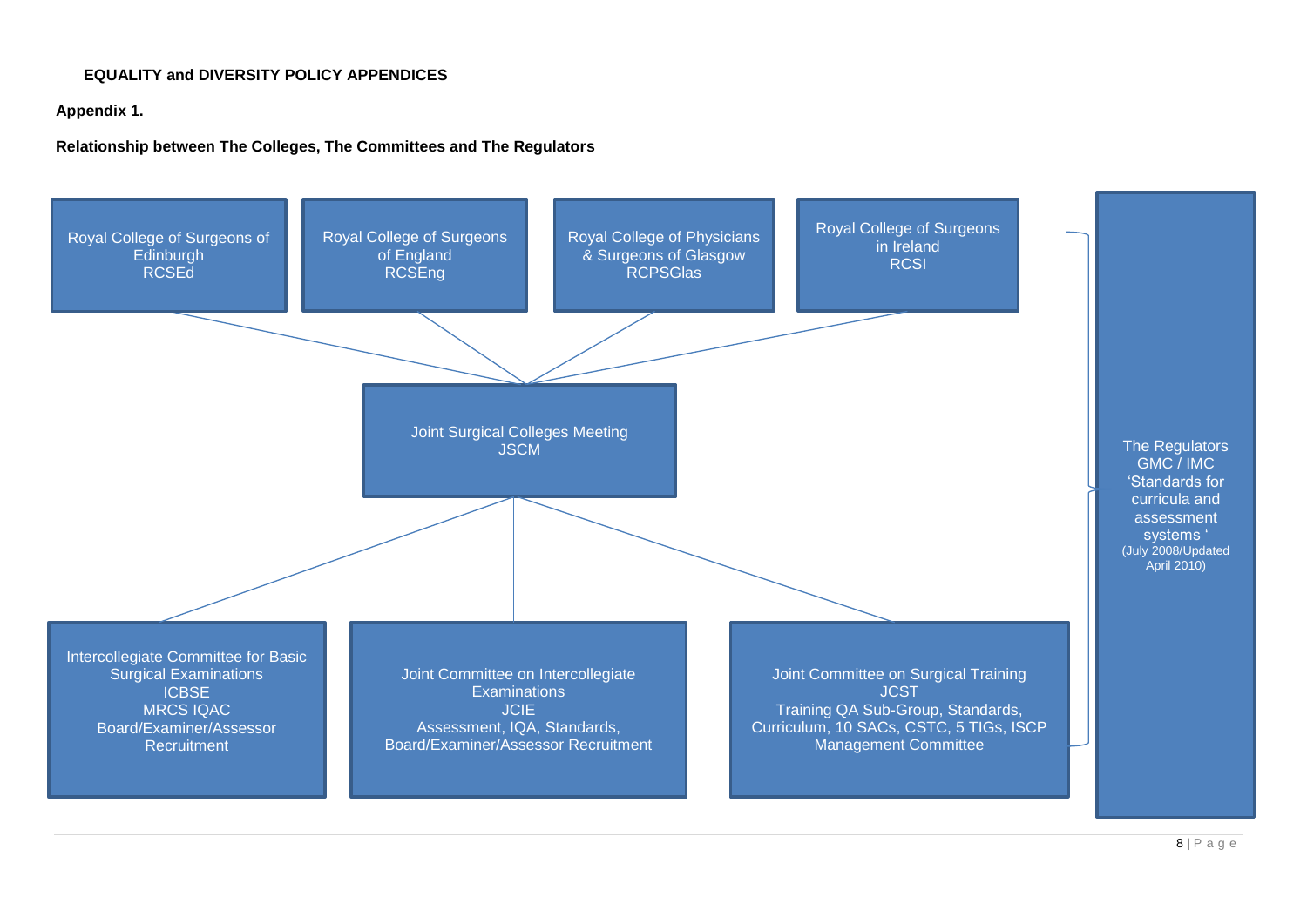# **Appendix 2. Legislation relevant to Equality & Diversity in Education and Training**

# **United Kingdom - England, Scotland & Wales**

The principal primary legislation governing this area is the Equality Act (2010). This brings together a large number of earlier Acts and Regulations, including in particular the Sex Discrimination Act (1975), the Race Relations Act (1976), the Disability Discrimination Act (1995) and the Equality Acts & Regulations (2006 & 2007). The Act can be accessed via the Office of Public Sector Information web-site: <http://www.legislation.gov.uk/ukpga/2010/15/contents>

### **Northern Ireland**

The Equality Act (2010) does not cover Northern Ireland currently and, as a result, the area is underpinned by a substantial number of pieces of primary and secondary legislation that specifically cover:

Age **Disability** Gender General Race Religion / politics Sexual orientation

Details can be found on the Equality Commission for Northern Ireland web-site: [http://www.equalityni.org/sections/default.asp?cms=The%20Law\\_The%20legislation&cmsid=4\\_278&id=278&secid=5](http://www.equalityni.org/sections/default.asp?cms=The%20Law_The%20legislation&cmsid=4_278&id=278&secid=5)

#### **Republic of Ireland**

The principal primary legislation governing this area includes

- The Employment Equality Acts (1998 & 2008),
- The Equal Status Acts (2000 to 2008) and The Universities Act (1997).

Details can be found on the electronic Irish Statute Book (eISB) web-site:

<http://www.irishstatutebook.ie/home.html>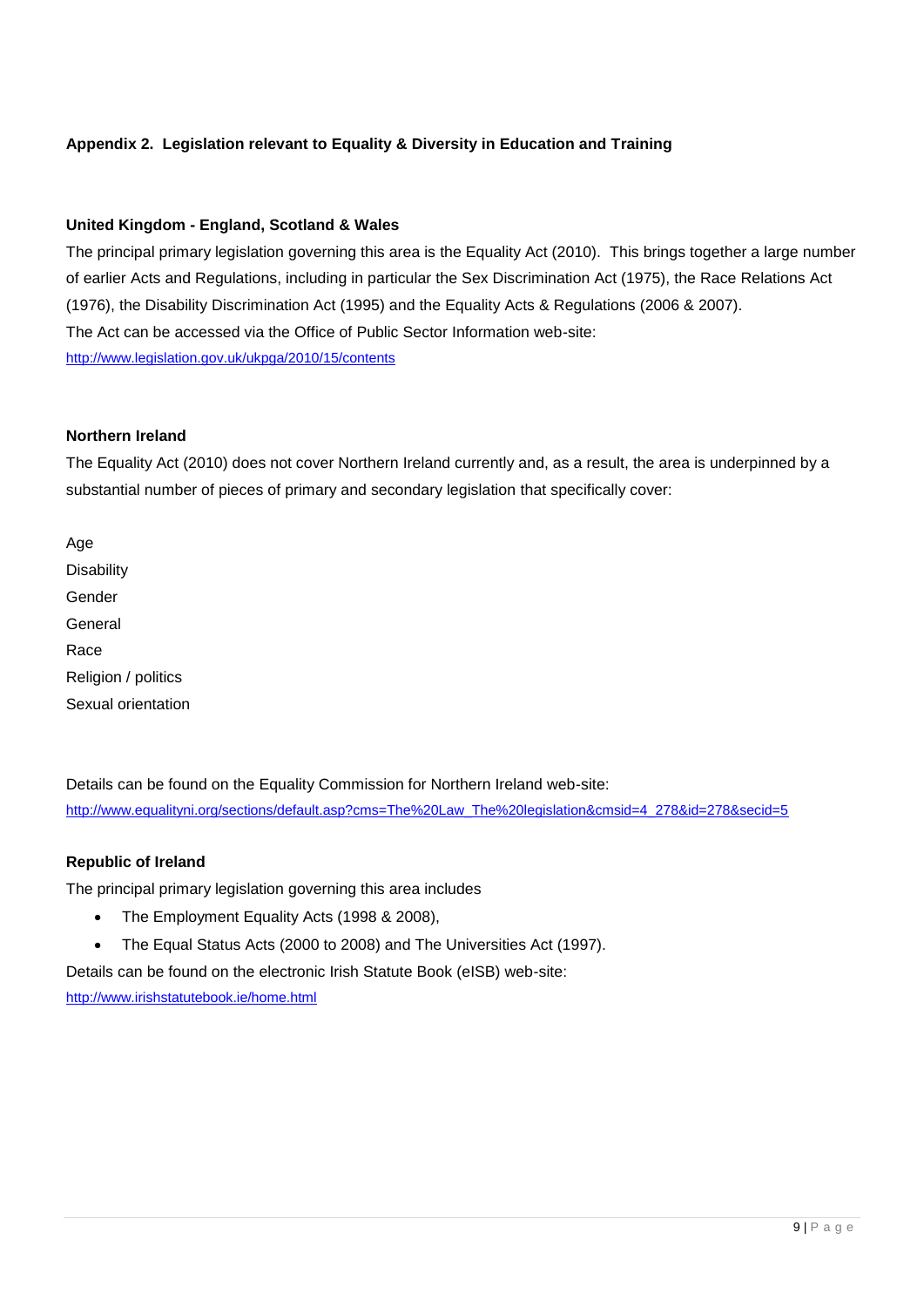# **Appendix 3.**

#### **The Equality Act 2010 - United Kingdom**

The Equality Act 2010 replaces previous equality legislation including: The Equal Pay Act 1970, The Sex Discrimination Act 1975, The Race Relations Act 1976, and The Disability Discrimination Act 1995. It aims to accomplish a more consistent approach in how we carry out our responsibilities to achieve equity and fairness and to comply with the law.

#### General Equality Duty

Under the general equality duty of the Equality Act, The Colleges must, in carrying out their functions, have due regard to the need to:

- 1. Eliminate unlawful discrimination, harassment and victimisation and other conduct prohibited by the Act.
- 2. Advance equality of opportunity between people who share a protected characteristic and those who do not.
- 3. Foster good relations between people who share a protected characteristic and those who do not.

The Act explains that having 'due regard' for advancing equality involves:

- Removing or minimising disadvantages suffered by people due to their protected characteristics.
- Taking steps to meet the needs of people from protected groups where these are different from the needs of other people.
- Encouraging people from protected groups to participate in public life or in other activities where their participation is disproportionately low.

The Act states that meeting different needs involves taking steps to take account of disabled people's disabilities. It describes fostering good relations as tackling prejudice and promoting understanding between people from different groups. It states that compliance with the duty may involve treating some people more favourably than others.

Public authorities also need to have due regard to the need to eliminate unlawful discrimination against someone because of their marriage or civil partnership status. This means that the first arm of the duty applies to this characteristic but that the other arms (advancing equality and fostering good relations) do not apply.

#### Purpose of the general equality duty:

The broad purpose of the equality duty is to integrate consideration of equality and good relations into the day-to-day business of public authorities. If you do not consider how a function can affect different groups in different ways, it is unlikely to have the intended effect. This can contribute to greater inequality and poor outcomes.

The general equality duty therefore requires organisations to consider how they could positively contribute to the advancement of equality and good relations.

It requires equality considerations to be reflected into the design of policies and the delivery of services, including internal policies, and for these issues to be kept under review.

The Specific Duties

The specific duties require all the public authorities to:

#### **Publish information**

- Publish sufficient information to demonstrate its compliance with the general equality duty across its functions. In particular this information must include,
	- o Information on the effect that its policies and practices have had on people who share a relevant protected characteristic, to demonstrate the extent to which it furthered the aims of the general equality duty for its employees and for others with an interest in the way it performs its functions.
	- o This must include the following information:
		- Evidence of analysis that they have undertaken to establish whether their policies and practices have (or would) further the aims of the general equality duty.
		- **Details of the information that they considered in carrying out this analysis.**
		- Details of engagement that they undertook with people whom they consider to have an interest in furthering the aims of the general equality duty.

#### **Prepare and publish equality objectives**

- Objectives that it reasonably thinks it should achieve to meet one or more aims of the general equality duty.
- Details of the engagement that it undertook, in developing its objectives, with people whom it considers to have an interest in furthering the aims of the general equality duty.

It must also:

- Consider the information that it published before preparing its objectives.
- Ensure the objectives are specific and measurable.
- Set out how progress will be measured.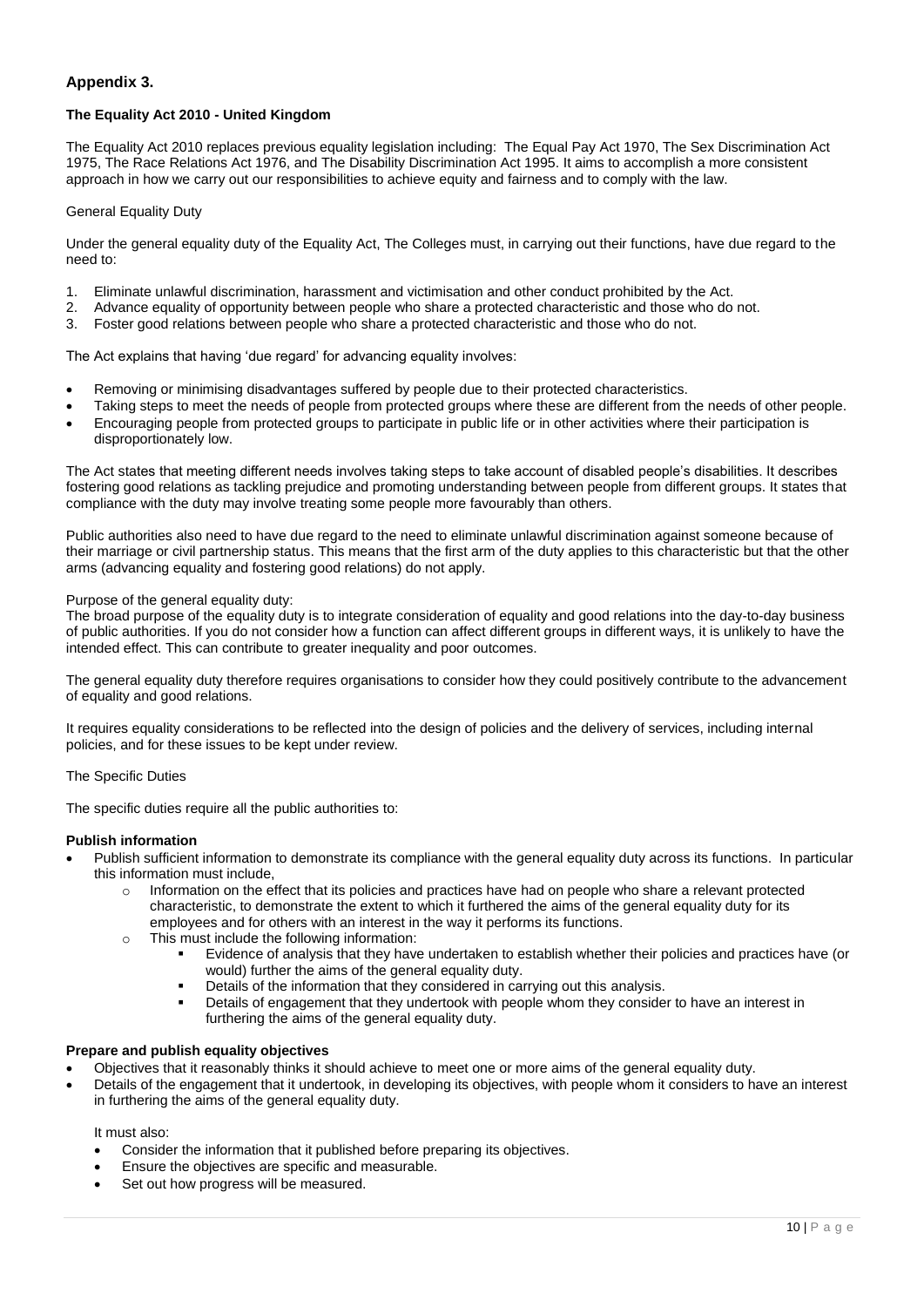Publication - The information on equality objectives must be published at least every four years in a manner that is reasonably accessible to the public. It can be published within another document.

#### Purpose of the specific duties:

The purpose of the specific duties is to help you to comply with the general equality duty, by improving the focus and transparency of your activity to meet the duty. Complying with the specific duties is a necessary part of complying with the general equality duty, but it is not sufficient in itself. Complying with the general equality duty requires having due regard to the need to achieve the aims of the duty across all of your functions.

#### **Who the law protects**

- Whether at work as an employee or in using a service, the message (or purpose) of the Equality Act is that everyone has the right to be treated fairly at work or when using services.
- It protects people from discrimination on the basis of certain characteristics. These are known as protected characteristics and they vary slightly according to whether a person is at work or using a service.

There are nine protected characteristics. These are;

- Age
- **Disability**
- Sex (gender)
- Race
- Sexual orientation
- Religion or belief
- Pregnancy and maternity
- Gender reassignment
- Marriage or civil partnership

#### **What the law protects against:**

#### **Discrimination**

- Treating a person worse than someone else because of a protected characteristic (known as direct discrimination). Although in the case of pregnancy and maternity direct discrimination, this can occur if they have protected characteristic without needing to compare treatment to someone else. Direct discrimination can also take place by association or perception.
- Putting in place a rule or way of doing things that has a worse impact on someone with a protected characteristic than someone without one, when this cannot be objectively justified (known as indirect discrimination).
- Treating a disabled person unfavourably because of something connected with their disability when this cannot be justified (known as discrimination arising from disability).
- Failing to make reasonable adjustments for disabled people.

#### Harassment

 Unwanted conduct which has the purpose or effect or violating someone's dignity or which is hostile, degrading, humiliating or offensive to someone with a protected characteristic or in a way that is sexual in nature.

#### Victimisation

- Treating someone unfavourably because they have taken (or might be taking) action under the Equality Act or supporting somebody who is doing so.
- As well as these characteristics, the law also protects people from being discriminated against:
	- $\circ$  By someone who wrongly perceives them to have one of the protected characteristics.
	- o Because they are associated with someone who has a protected characteristic. This includes the parent of a disabled child or adult or someone else who is caring for a disabled person.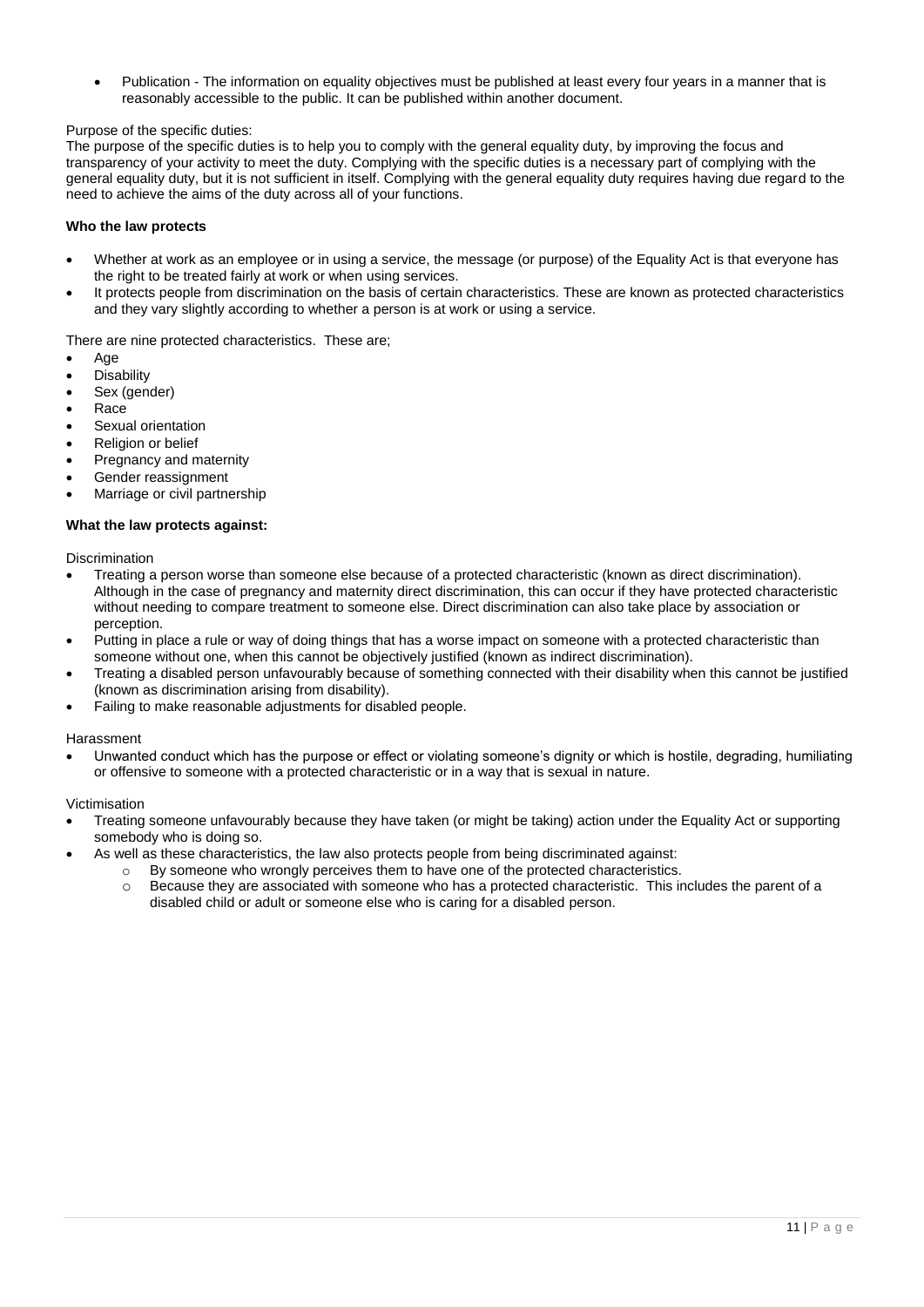# **Appendix 4. Equality and Diversity Policy Training [SAMPLE]**

To encourage full compliance with the spirit and letter of the equality and diversity policy, The Committees expect that all its members should understand its purpose, its application and the legal consequence of non-compliance. To ensure that this takes place The Committees will provide appropriate training and briefing sessions for members of staff, assessors, examiners trainees and candidates, as well as ensure that it is included in relevant induction programmes.

The development of materials produced for briefings, inductions and training into online e-learning formats should be considered with a view to making the training as widely accessible as possible.

These sessions will ensure that everyone is fully aware of why The Committees have developed an equality and diversity policy, how the policy will help to promote equality and fairness and how this affects your relationship with us.

The aims of the Equality and Diversity Policy Training will be to:

- explain the purpose the policy.
- explain the legal framework and the application of the equality duties to the functions of The Committees.
- discuss the specific application of the policy to the professional and business context of The Committees.
- discuss and consider the application of equity and fairness to individual roles and responsibilities.
- explain the monitoring arrangements for the policy.

*Sample outline for assessors and examiners training*

Diversity legislation has changed significantly over last few years. With the introduction of a new Equality Act we need to know that we are not unwittingly breaking the law but more importantly how the changes to the law can enhance what we do to promote equality and fairness in all areas of our work. Our new policy will ensure that everyone understands what The Committees will do to promote equity and fair ness and your role within this.

**Duration:** 2½ hours

#### **Objectives:**

By the end of the session you will be able to:

- 1. explain the purpose the policy.
- 2. explain the legal framework and the application of the equality duties to the functions of The Committees.
- 3. discuss the specific application of the policy to the professional and business context of The Committees.
- 4. discuss and consider the application of equity and fairness to individual roles and responsibilities.
- 5. explain the monitoring arrangements for the policy.

#### **Format:**

- Presentations
- **Discussions**
- Scenario / Case Study Analysis

#### **Evaluation Indicators**

- Sustained and improved professional delivery and candidate satisfaction in assessments and examinations
- Competency in modelling behaviours that promote equity and fairness across responsibilities undertaken by assessors and examiners
- **Trainees and candidates aware context of equity and fairness within assessments and examinations**
- **Positive feedback from trainees, candidates, assessors and examiners**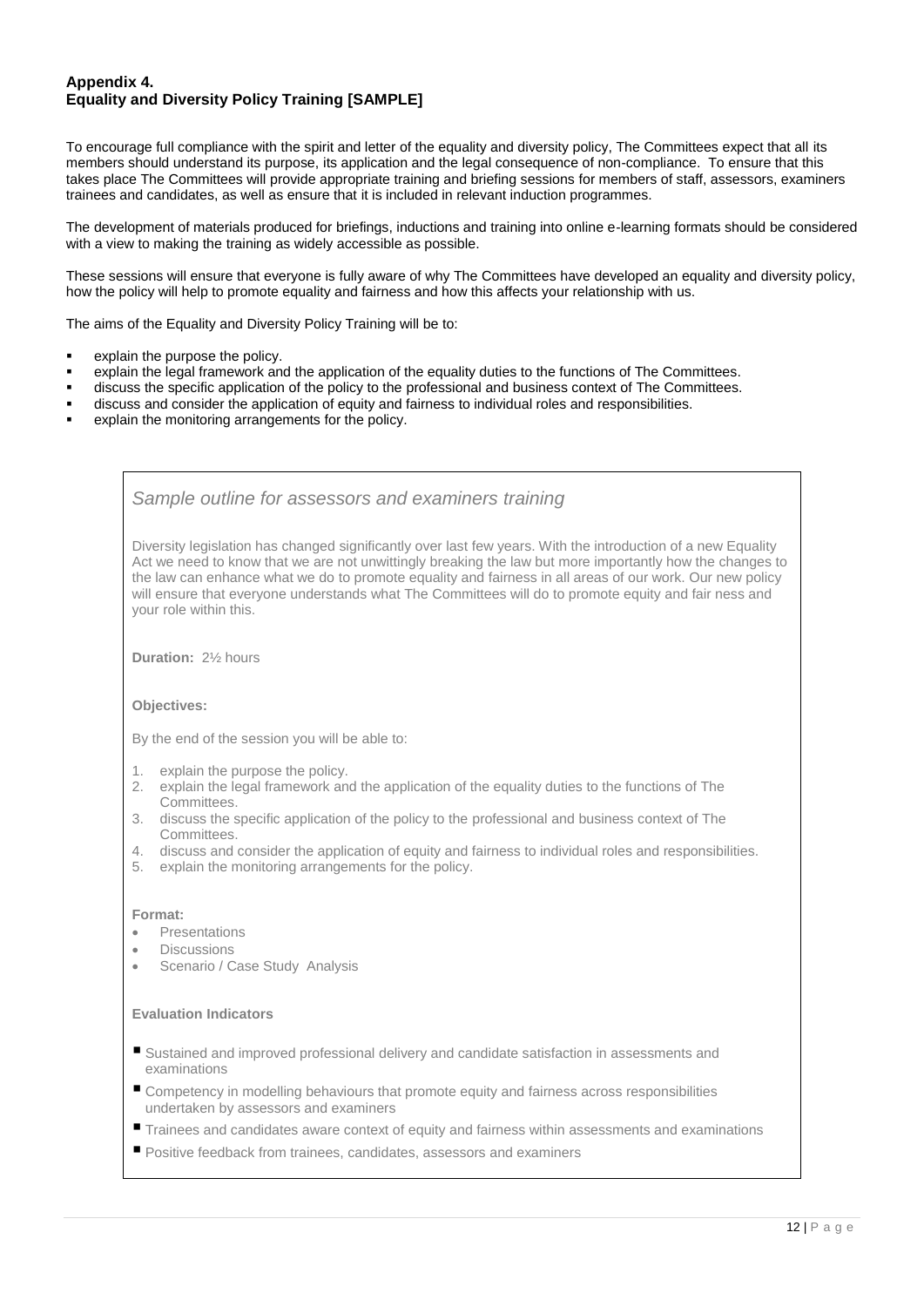#### **Policy Aims**

- 1. To set high standards for equality and diversity within the functions and duties of The Committees.
- 2. To be fit for purpose on all matters relating to equality and diversity.
- 3. To ensure that all examinations are fair and free from bias for all candidates.

This monitoring template should serve as a quide for the monitoring of the Equality and Diversity policy. It will capture progress that can be measured and assessed to determine the extent to which compliance with the policy has achieved its aims.

The policy performance indicators are derived from the policy itself and the template includes categories to record the point from which individual committees are starting to establish a benchmark for future performance monitoring.

Paragraph 10.9 of the policy recommends a bench marking exercise across all committees to establish this baseline. This exercise if completed properly will provide a very useful indicator in monitoring the benefits of investing in and complying with this policy.

The metrics suggested by the monitoring template include indicators that show:

- 1. Starting point at the introduction of the policy (within the first six months) as a record of the current position. Dating and 'signing off this section by a Chair or Director will also ensure ownership and accountabili of the record.
- 2. **Work completed** The responses should address: *What was done?, How was it measured?, When was it done?, Costs*
- 3. **Work underway** The responses should address: *What is being done?, How is/will it be measured?, When will it be completed?, Costs*
- 4. **Work planned**  The responses should address**:** *What will be done?, How will it be measured?, When will it be done?, Proposed costs*

The endorsement and use of the proposed monitoring template will to a large extent meet the proposed requirements to show that equity monitoring systems exist to allow individual committees to:

- assess the effectiveness of this policy and its arrangements within its functions and
- demonstrate accountability and good governance.

#### **Linkage to work programmes**

Individual committees are likely to establish specific objectives in an annual work programmes. The attainment of these objectives may relate to specific policy objectives and can be cross referenced as necessary.

#### **Monitoring Template Format [SAMPLE]**

| What steps have been taken / will be taken to<br>demonstrate that the Committee has done / or is<br>working to achieve the core policy commitments<br>below: | <b>Starting point – Record of the current</b><br>position within the committee at the<br>implementation of this policy.<br>Date: | <b>Work completed</b>                                                | Work underway                                                                             | Work planned                                                                     |
|--------------------------------------------------------------------------------------------------------------------------------------------------------------|----------------------------------------------------------------------------------------------------------------------------------|----------------------------------------------------------------------|-------------------------------------------------------------------------------------------|----------------------------------------------------------------------------------|
|                                                                                                                                                              |                                                                                                                                  | What was done?<br>How was it measured?<br>When was it done?<br>Costs | What is being done?<br>How is/will it be measured?<br>When will it be completed?<br>Costs | What will be done?<br>How will it be measured?<br>When will it be done?<br>Costs |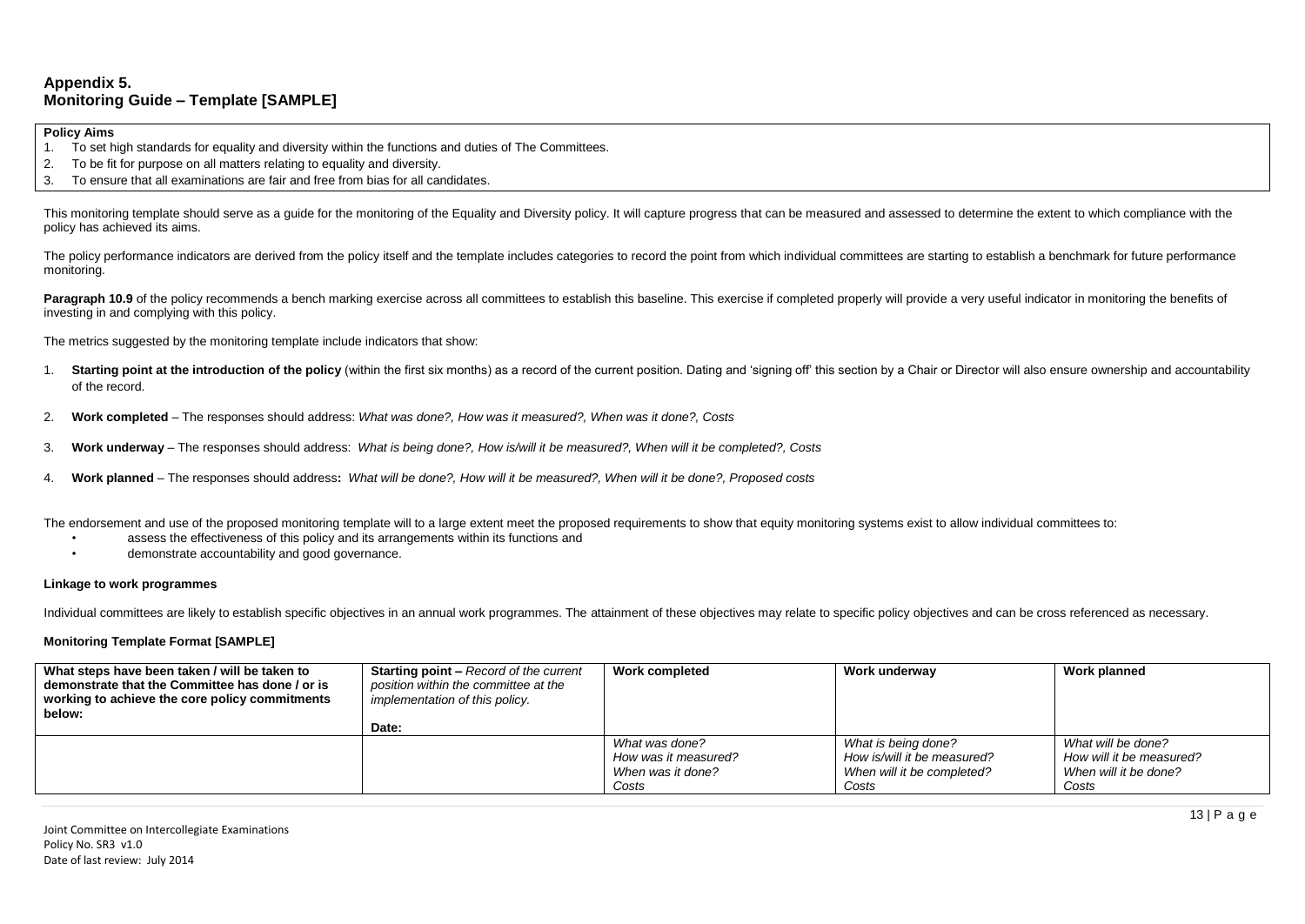| <b>Policy Commitment - Monitoring Template [SAMPLE]</b>                                                                                                                                                                                                 |                                                                                                                                  |                                                                      |                                                                                           |                                                                                  |  |
|---------------------------------------------------------------------------------------------------------------------------------------------------------------------------------------------------------------------------------------------------------|----------------------------------------------------------------------------------------------------------------------------------|----------------------------------------------------------------------|-------------------------------------------------------------------------------------------|----------------------------------------------------------------------------------|--|
| What steps have been taken / will be taken to<br>demonstrate that the Committee has done / or is<br>working to achieve the core policy commitments<br>below:                                                                                            | <b>Starting point - Record of the current</b><br>position within the committee at the<br>implementation of this policy.<br>Date: | <b>Work completed</b>                                                | Work underway                                                                             | Work planned                                                                     |  |
| To create an environment in which individual<br>differences and the contributions of The Committees'<br>trainees, members, candidates, assessors and<br>examiners are recognised and valued and which<br>promotes fairness, dignity and respect to all. |                                                                                                                                  | What was done?<br>How was it measured?<br>When was it done?<br>Costs | What is being done?<br>How is/will it be measured?<br>When will it be completed?<br>Costs | What will be done?<br>How will it be measured?<br>When will it be done?<br>Costs |  |
| To promote equality and fairness within colleges<br>through good leadership and management, which The<br>Committees believe is good governance and enhances<br>business and professional effectiveness and clinical<br>decision making.                 |                                                                                                                                  |                                                                      |                                                                                           |                                                                                  |  |
| To review The Committees' management practices and<br>procedures to ensure that they promote fairness and<br>equity.                                                                                                                                    |                                                                                                                                  |                                                                      |                                                                                           |                                                                                  |  |
| To provide appropriate training, development and<br>progression opportunities to all members, candidates,<br>assessors and examiners.                                                                                                                   |                                                                                                                                  |                                                                      |                                                                                           |                                                                                  |  |
| To ensure full ownership and support of this policy by<br>The Committees, the GMC and representatives from<br>The Colleges.                                                                                                                             |                                                                                                                                  |                                                                      |                                                                                           |                                                                                  |  |
| To treat breaches of this policy as misconduct that<br>could lead to disciplinary proceedings.                                                                                                                                                          |                                                                                                                                  |                                                                      |                                                                                           |                                                                                  |  |
| To deal with intimidation, bullying, harassment or any<br>breach of this policy firmly and promptly in accordance<br>with The Committees disciplinary procedures and/or<br>grievance procedures.                                                        |                                                                                                                                  |                                                                      |                                                                                           |                                                                                  |  |
| To monitor and annually review this policy.                                                                                                                                                                                                             |                                                                                                                                  |                                                                      |                                                                                           |                                                                                  |  |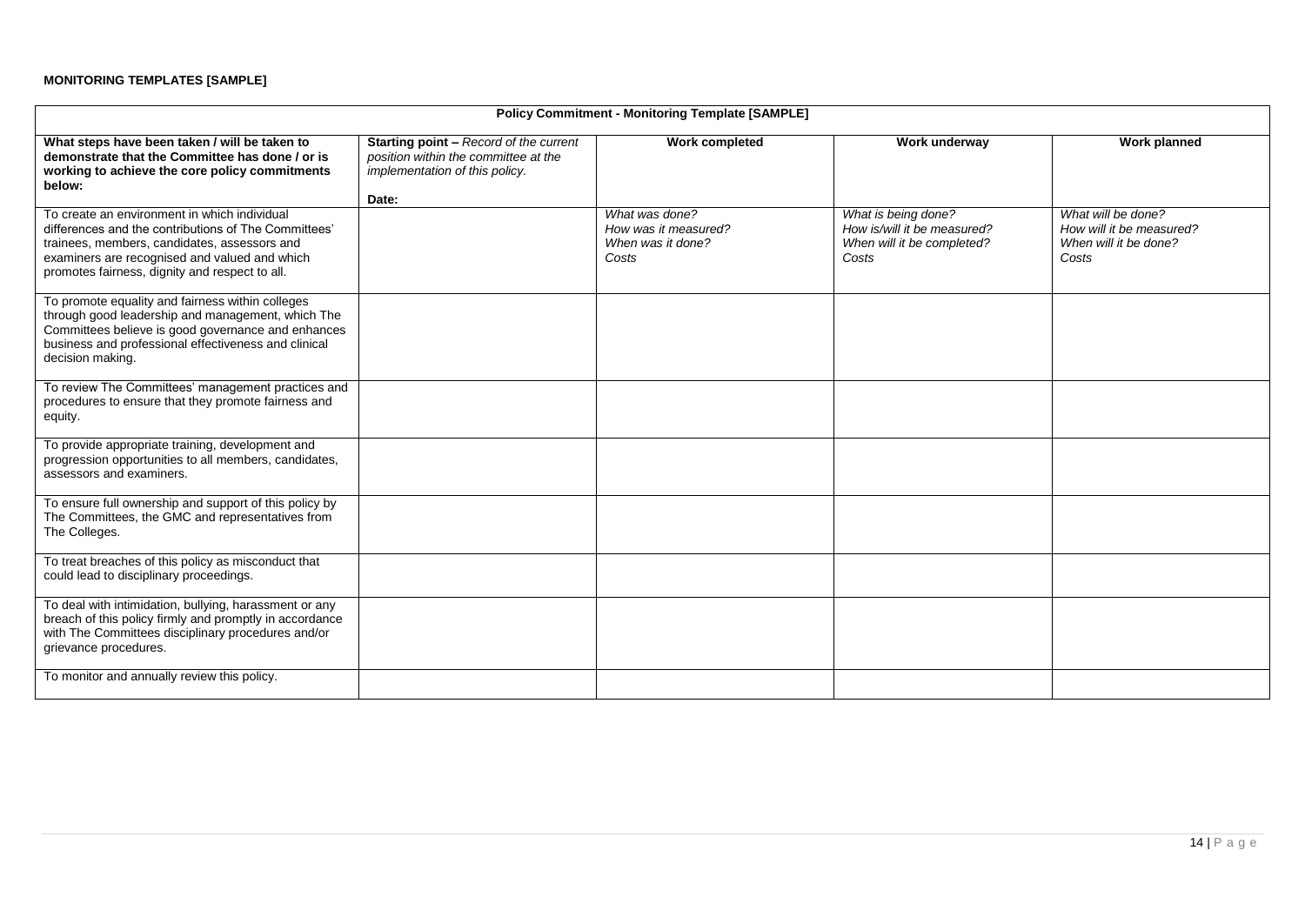| Responsibilities of The Committees within this Policy - Monitoring Template [SAMPLE]                                                                                                                                        |                                                                                                                         |                                                                      |                                                                                           |                                                                                  |
|-----------------------------------------------------------------------------------------------------------------------------------------------------------------------------------------------------------------------------|-------------------------------------------------------------------------------------------------------------------------|----------------------------------------------------------------------|-------------------------------------------------------------------------------------------|----------------------------------------------------------------------------------|
| What steps have been taken / will be taken to<br>demonstrate that the Committee has met / or is<br>working to meet the policy responsibilities:                                                                             | <b>Starting point - Record of the current</b><br>position within the committee at the<br>implementation of this policy. | <b>Work completed</b>                                                | Work underway                                                                             | <b>Work planned</b>                                                              |
| The Chairs and Operational Managers (The<br>Management) within each Committee are responsible<br>for the effective delivery and operation of the policy<br>arrangements.                                                    | Date:                                                                                                                   | What was done?<br>How was it measured?<br>When was it done?<br>Costs | What is being done?<br>How is/will it be measured?<br>When will it be completed?<br>Costs | What will be done?<br>How will it be measured?<br>When will it be done?<br>Costs |
| The Committees will take appropriate steps to enable,<br>members, candidates, assessors and examiners to<br>operate within this policy and ensure that reasonable<br>and practical steps are taken to avoid discrimination. |                                                                                                                         |                                                                      |                                                                                           |                                                                                  |
| In particular, The Committees will ensure that:                                                                                                                                                                             |                                                                                                                         |                                                                      |                                                                                           |                                                                                  |
| all those within the scope of the policy are aware of its<br>purpose and arrangements and their responsibilities,                                                                                                           |                                                                                                                         |                                                                      |                                                                                           |                                                                                  |
| grievances concerning discrimination are dealt with<br>properly, fairly and as quickly as possible,                                                                                                                         |                                                                                                                         |                                                                      |                                                                                           |                                                                                  |
| there are established effective administrative systems<br>to monitor the operation of the policy in respect of all<br>those that are within its scope,                                                                      |                                                                                                                         |                                                                      |                                                                                           |                                                                                  |
| The Committees receive reports as required.                                                                                                                                                                                 |                                                                                                                         |                                                                      |                                                                                           |                                                                                  |
| The Committees have overall responsibility for the<br>governance of this policy and will ensure that:                                                                                                                       |                                                                                                                         |                                                                      |                                                                                           |                                                                                  |
| ownership and appropriate accountability is<br>established,                                                                                                                                                                 |                                                                                                                         |                                                                      |                                                                                           |                                                                                  |
| their leadership demonstrates values and behaviours to<br>promote good equality practices,                                                                                                                                  |                                                                                                                         |                                                                      |                                                                                           |                                                                                  |
| they make decisions regarding the lifecycle,<br>implementation and monitoring arrangements of this<br>policy, in line with statutory guidelines,                                                                            |                                                                                                                         |                                                                      |                                                                                           |                                                                                  |
| awareness of the specific equality and diversity<br>issues are identified and managed as they relate to The<br>Committees' core business of standards and curricula                                                         |                                                                                                                         |                                                                      |                                                                                           |                                                                                  |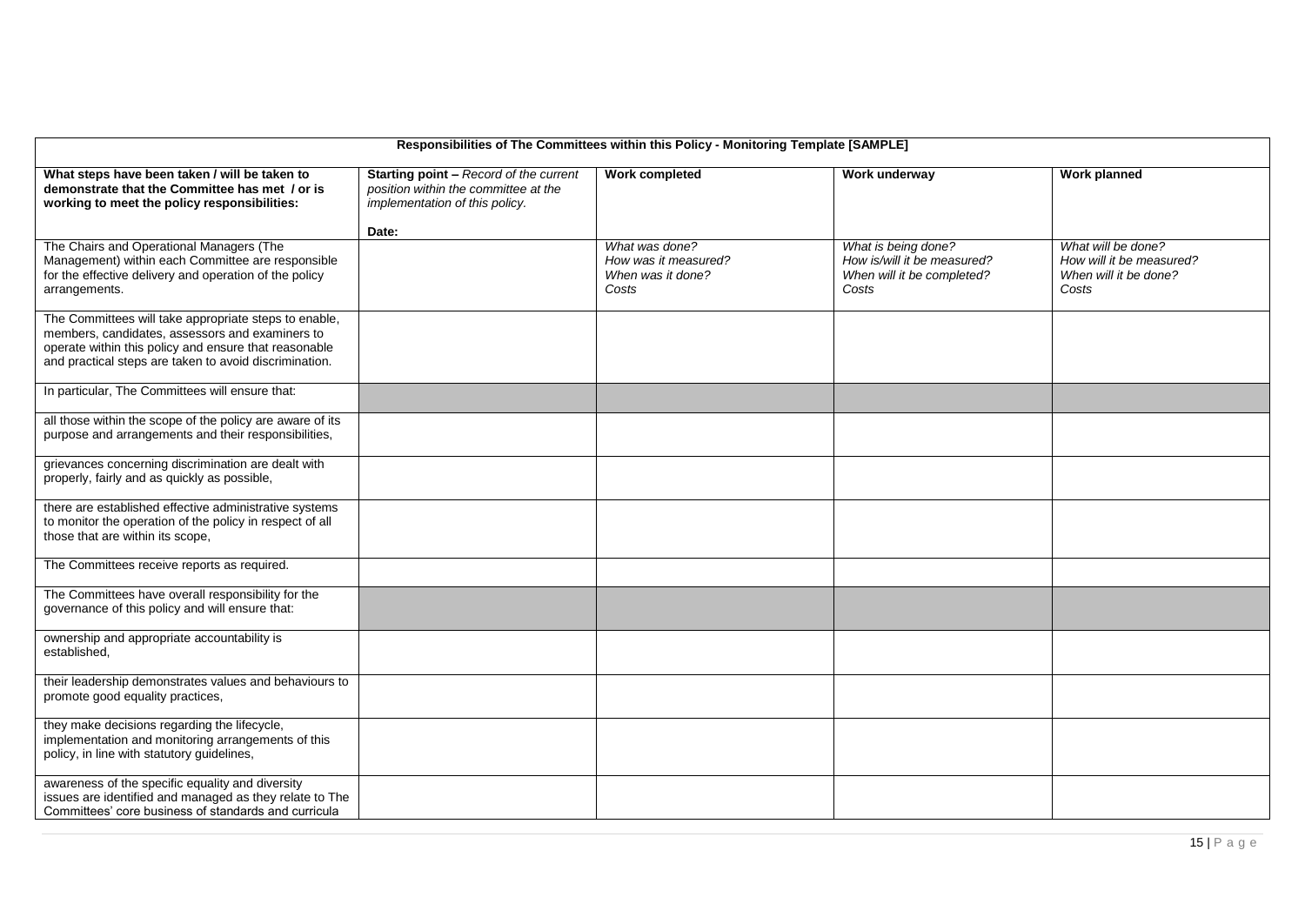| Responsibilities of The Committees within this Policy - Monitoring Template [SAMPLE]                                                            |                                                                                                                  |                       |               |              |
|-------------------------------------------------------------------------------------------------------------------------------------------------|------------------------------------------------------------------------------------------------------------------|-----------------------|---------------|--------------|
| What steps have been taken / will be taken to<br>demonstrate that the Committee has met / or is<br>working to meet the policy responsibilities: | Starting point - Record of the current<br>position within the committee at the<br>implementation of this policy. | <b>Work completed</b> | Work underway | Work planned |
| for surgical training, the membership and fellowship<br>level examinations and advice and support for<br>revalidation,                          | Date:                                                                                                            |                       |               |              |
| reasonable adjustments are made to accommodate a<br>trainee, member, candidate, assessor or examiner with<br>a disability,                      |                                                                                                                  |                       |               |              |
| all those within the scope are provided with up to date<br>and appropriate training,                                                            |                                                                                                                  |                       |               |              |
| all those within the scope of the policy receive a copy of<br>The Committees' Equality and Diversity Policy,                                    |                                                                                                                  |                       |               |              |
| the policy is monitored and the results of monitoring are<br>considered.                                                                        |                                                                                                                  |                       |               |              |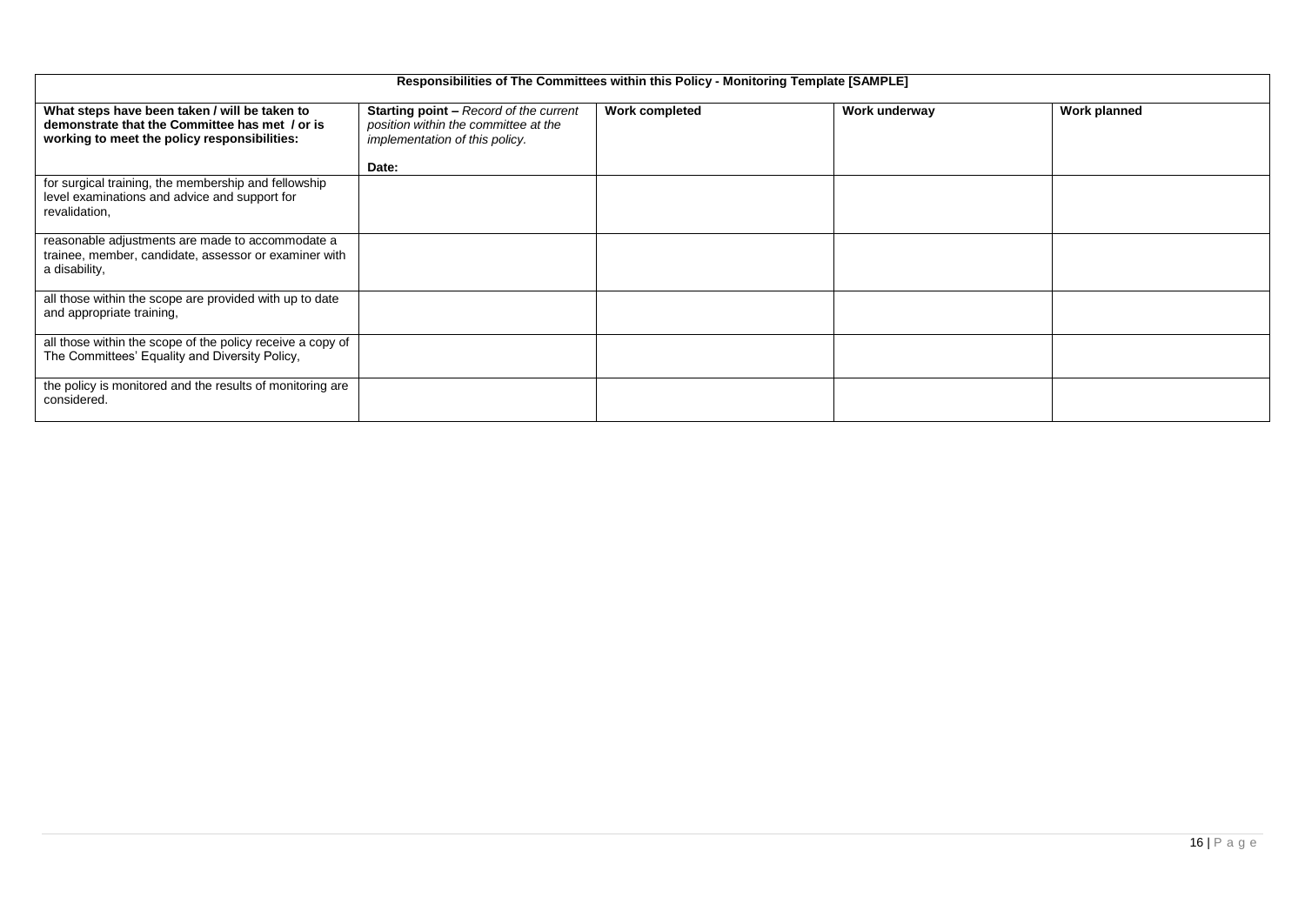| Responsibilities of Trainees, Candidates, Assessors and Examiners within this Policy - Monitoring Template [SAMPLE]                                                                                                                                                                                        |                                                                                                                           |                                                                      |                                                                                        |                                                                                  |
|------------------------------------------------------------------------------------------------------------------------------------------------------------------------------------------------------------------------------------------------------------------------------------------------------------|---------------------------------------------------------------------------------------------------------------------------|----------------------------------------------------------------------|----------------------------------------------------------------------------------------|----------------------------------------------------------------------------------|
| What steps have been taken / will be taken to<br>demonstrate that the Committee has met / or is<br>working to meet the policy responsibilities:                                                                                                                                                            | Starting point - Record of the current<br>position within the committee at the<br>implementation of this policy.<br>Date: | <b>Work completed</b>                                                | Work underway                                                                          | Work planned                                                                     |
| All those within the scope of this policy are responsible<br>for ensuring that there is no unlawful discrimination.<br>The attitudes and behaviour of trainees, candidates,<br>assessors and examiners are critical to the successful<br>operation of fair, equitable and non-discriminatory<br>practices: |                                                                                                                           | What was done?<br>How was it measured?<br>When was it done?<br>Costs | What is being done?<br>How is/will it measured?<br>When will it be completed?<br>Costs | What will be done?<br>How will it be measured?<br>When will it be done?<br>Costs |
| In particular, all trainees, candidates, assessors and<br>examiners should:                                                                                                                                                                                                                                |                                                                                                                           |                                                                      |                                                                                        |                                                                                  |
| comply with the policy and arrangements,                                                                                                                                                                                                                                                                   |                                                                                                                           |                                                                      |                                                                                        |                                                                                  |
| not unlawfully discriminate in their day to day activities<br>or induce others to do so,                                                                                                                                                                                                                   |                                                                                                                           |                                                                      |                                                                                        |                                                                                  |
| not victimise, harass or intimidate other trainees,<br>candidates, assessors and examiners or groups who<br>have, or are perceived to have one of the protected<br>characteristics.                                                                                                                        |                                                                                                                           |                                                                      |                                                                                        |                                                                                  |
| ensure no individual is discriminated against or<br>harassed because of their association with another<br>individual who has a protected characteristic,                                                                                                                                                   |                                                                                                                           |                                                                      |                                                                                        |                                                                                  |
| take appropriate action to stop any discriminatory<br>practice if they become aware of it and ensure that the<br>relevant Committees are made aware of this,                                                                                                                                               |                                                                                                                           |                                                                      |                                                                                        |                                                                                  |
| attend relevant training provided by The Committees.                                                                                                                                                                                                                                                       |                                                                                                                           |                                                                      |                                                                                        |                                                                                  |